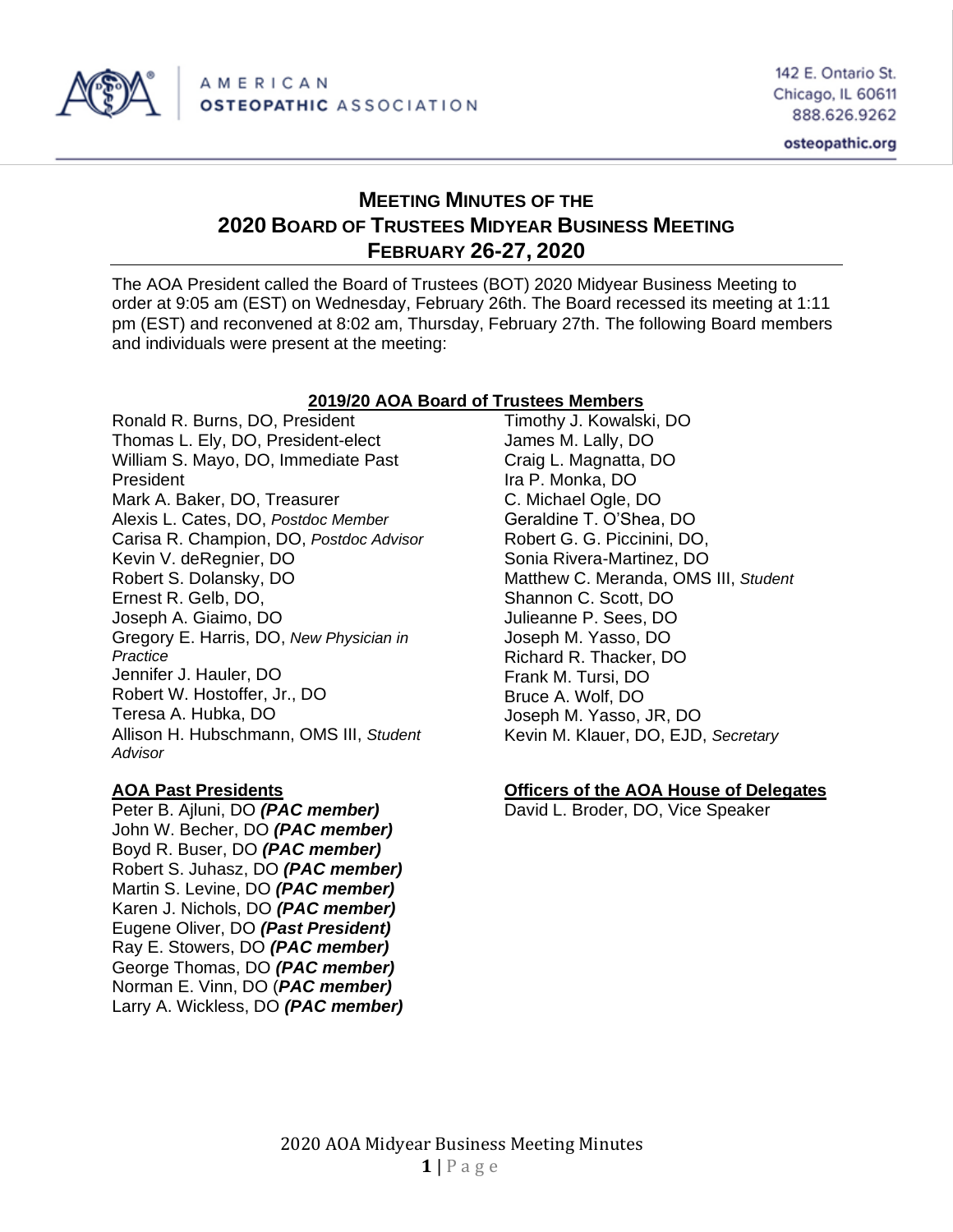

# **MEETING MINUTES OF THE 2020 BOARD OF TRUSTEES MIDYEAR BUSINESS MEETING FEBRUARY 26-27, 2020**

## **Meeting Guests**

Michael Adornetto, DO, ACOI President-elect Larry Armstrong, DO, ACOS President Valerie Bakies-Lile, ACOOG Executive Director G. Joseph Beirne, DO ACOEP President-elect Nicole Bixler, DO, ACOFP President-elect, Brian Bowles, MAOPS, Executive Director, Robert Cain, DO, AACOM, President & CEO Robert DeLuca, DO, ACOFP President, Brian Donadio, ACOI, Executive Director Raymond Depa, BOS Chair John Gimple ,DO, NBOME, President & CEO Rebecca Giusti, DO, AACOM Chair (ECOP) Kendi Hensel, DO, AAO, President Carol Houston, AOCR Executive Director Julie Kahlfeldt, AOCA Executive Director Angela Kalcec, AAOA President Eugene Laveroni, Jr., DO, ACOS President-elect Jeffrey LeBouef, Occupational Medicine, VCOM R. Gene Moult, DO, AOCR President-elect Bob Moore, ACOFP Executive Director Ralph Naftaly, DO, IOMS President Kris Nicholoff, JD, MOA Executive Director Terrence Philbin, DO, AOAO President Paul Rennie, DO, AAO President-elect Samuel Snyder, DO, ACOI President Robert Suter, DO, President ACOEP Linda Taliaferro, CEO, ACOS Robert Vandergraaf, DO, AOCA Vice President Lee Vander Lugt, DO, AOAO Executive Director Nina Vidmer, AOAAM Executive Director Allison Warren, JD, AOCPMR Executive Director Vicki Whitaker, KAOM Executive Director Marsha Wise, B.S. AOCD, Executive Director Patrick Woodman, DO, ACOOG President-elect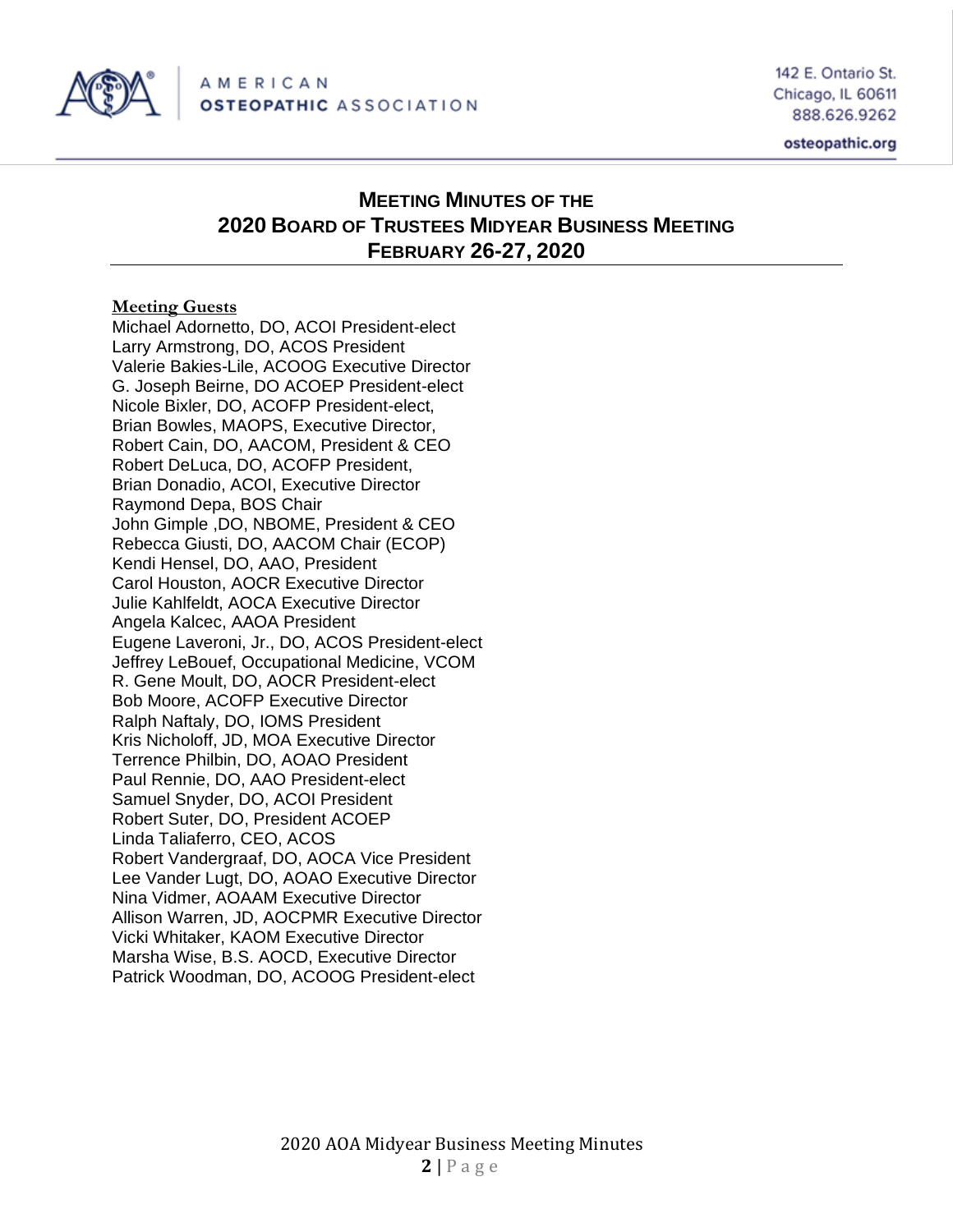

## **AOA Staff**

Maura Biszewski Debra Levinthal Nicole Blankenship Sharon McGill Jean Boisson Josh Prober Val Carr **David Pugach** Kathleen Creason (AOIA) Bud Templin Rita Forden (AOF) **Rita Forden** (AOF) **Lori Wemhoff** Genie James Denita Adams-Gillard

Frank Bedford **Kevin M. Klauer, DO, EJD, Secretary** Kevin M. Klauer, DO, EJD, Secretary Priya Garg Tamara Collum, *Recording Secretary* Chaunessie Baggett

At the request of the President, the CEO conducted the roll call and established that a quorum was present. All members of the BOT were in attendance. All members of the PAC were in attendance. The House of Delegates Vice speaker was present, with the exception of the House of Delegates Speaker. All members of the AOA Senior Leadership Team (SLT) were in attendance including three non-SLT members Tamara Collum, Chaunessie Baggett, and Denita Adams-Gillard.

The following actions were approved by the BOT upon separate motions, each duly seconded, and followed by an opportunity for discussion):

- 1. Adoption of the agenda for the February 26, 2020 retreat session.
- 2. Approval of the Report of the Committee on Basic Documents of Affiliated Organizations was conducted during the February 26, 2020 retreat.
	- 101 American Osteopathic College of Anesthesiologists Bylaws APPROVED
	- 102 Louisiana Osteopathic Medical Association Bylaws APPROVED
	- 100 Constitution and Bylaws of the American Association of Osteopathic Examiners APPROVED WITH AMENDMENT
- 3. Approval of the Report of the Finance Committee was conducted during the February 26, 2020 retreat session.
	- FC1 Nutrition and Leading By Example APPROVED
	- FC2 Addressing Fears And Barriers to Telemedicine Implementation And Alignment APPROVED
	- FC3 Investment Changes APPROVED

The following information was presented:

- ❖ Leadership Reports
	- − **President**: This year's focus has been on strengthening the relationship with AOA's Affiliates. We are also continuing work to maintain AOA;s leadership in Certification.
	- − **President-elect**: "Osteopathic Medicine Matters" has been this year's focus for the President-elect. The information that is shared by affiliates has been important in building this message and improving the osteopathic profession.